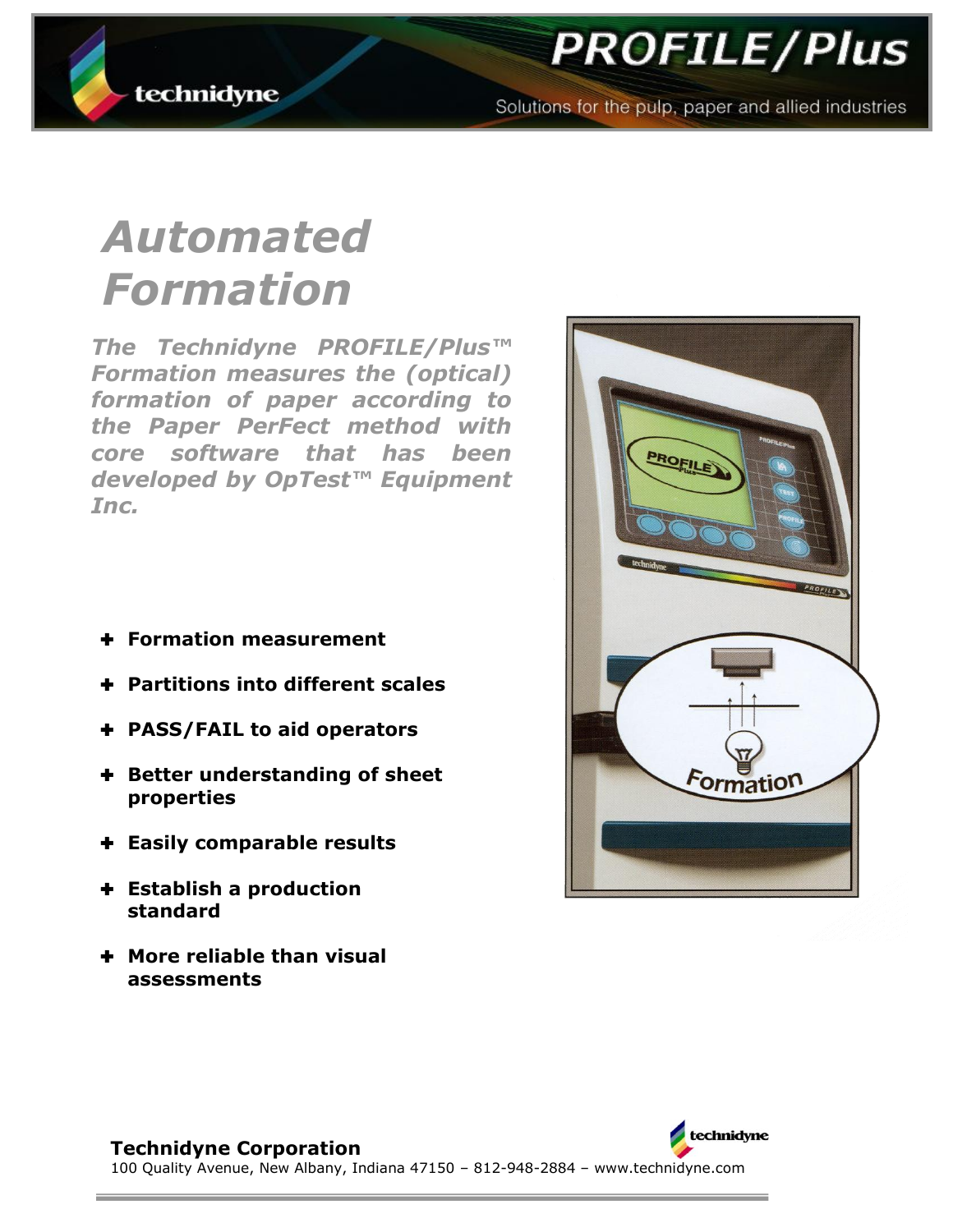**PROFILE/Plus** 

## **Features**

## **Automated Measurement**

Technidyne has earned a reputation for excellence as the pulp and paper industry"s leading supplier of optical quality measurement instruments. The PROFILE/Plus™ Formation is an advanced instrument that provides fully automated measurement of optical formation to provide in-depth analysis of structure non-uniformity. While formation is usually not an end user property by itself, it can be used as a predictor for other paper properties and as an overall paper quality indicator.

## **A Different Approach**

Most commercial formation measurements collapse the two-dimensional local grammage (or opacity) map into a single number, such as the "Formation Number". This is the Coefficient of Variation (COV) of local grammage or of local opacity. The PROFILE/Plus<sup>™</sup> Formation Tester determines the formation for all of the scales of nonuniformity, which constitutes the sheet structure, from sub-millimetre to several centimetres. This technique provides a more accurate picture of the overall uniformity of the sheet.

## **Establishing a Production Standard**

The PROFILE/Plus™ Formation results of two sheets can be compared by dividing the formation values of the measured sheet by that of the 'reference paper', or in practical terms the "production standard". Thus a relative formation value above 1 for a particular formation scale indicates a better formation than that of the reference sheet. Contrarily, a relative formation value below 1 means that at this scale of formation the sheet is worse than that of the reference sheet. By partitioning formation into its components as a function of scale, the formation values quantify the difference of formation between these two sheets, something that the simple coefficient of variation could not achieve.

## **PASS/FAIL**

The visual appearance of paper has for many years been the first indication to the paper maker and the consumer alike of the relative quality of the product. The PROFILE/Plus™ Formation technique partitions formation into different scales, which gives a better understanding of how formation quality affects other sheet properties. It also quantifies the differences in formation from one reel to the next and provides a PASS/FAIL determination, which is a valuable tool to the papermaker.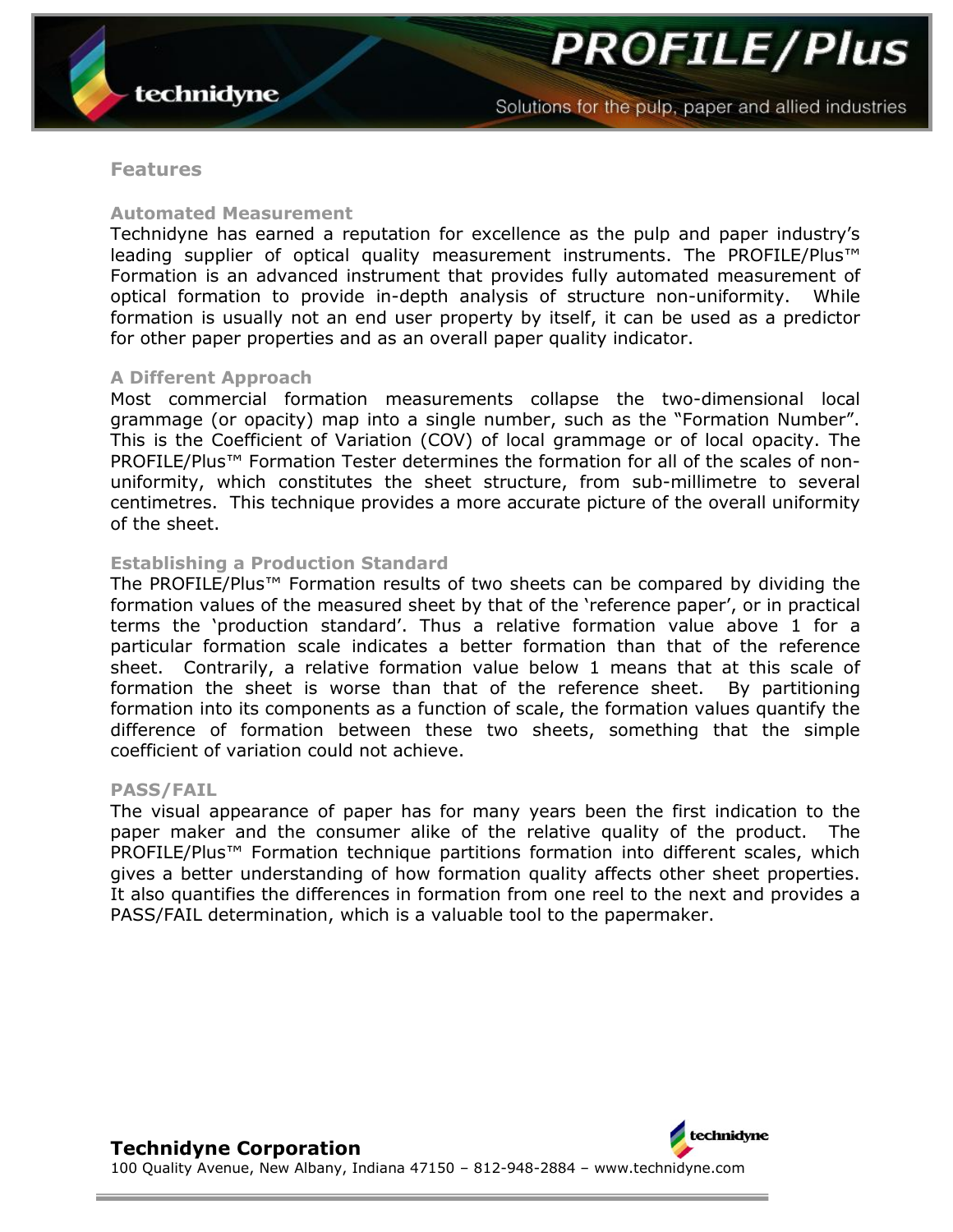Solutions for the pulp, paper and allied industries

## **Economic Benefits – Lowering Costs and Saving Money**

The **automated measurement** of formation across the entire width of the reel provides key information about the operation of the paper machine, thus allowing better, more stable production.

The **different approach** used by the PROFILE/Plus™ Formation provides a more accurate picture of the sheet structure. This allows the machine operators to more reliably monitor other sheet parameters, such as strength, thus reducing costly retests.

**Establishing a 'production standard'** to use in comparison to daily production means having an effective tool to adjust the quality of the paper being produced. This in turn will enable the establishment of tighter control limits, which will help to optimize the production and save money.

The **PASS/FAIL** function allows operators to immediately determine if the production meets the required specifications, thereby reducing customer claims for rejected product.

PROFILE/Plus™ customers have reported that savings can be realized in the areas of furnish, chemical addition, customer complaints, and reduced paper machine breaks. Manpower efficiency can also be improved by increasing the testing frequency and accuracy, which lowers the overall cost of testing.

## *PROFILE/Plus™ Automated Test System*

PROFILE/Plus<sup>™</sup> is a unique building block approach to automated testing. Each PROFILE/Plus<sup>™</sup> instrument is a standalone instrument that can be easily placed in line with other PROFILE/Plus™ instruments to operate as an automated test system. This one of



a kind versatility allows you the flexibility to build an automated test system that can be established over time or all at once. In addition as your testing needs change, the versatility of the PROFILE/Plus™ provides the flexibility to modify the testing sequence or move other test in to or out of the system. PROFILE/Plus™ puts you in charge of your automated testing program. In today"s ever changing markets, having a testing program that can adapt, is key to long term viability.

## **Technidyne Corporation**



100 Quality Avenue, New Albany, Indiana 47150 – 812-948-2884 – www.technidyne.com